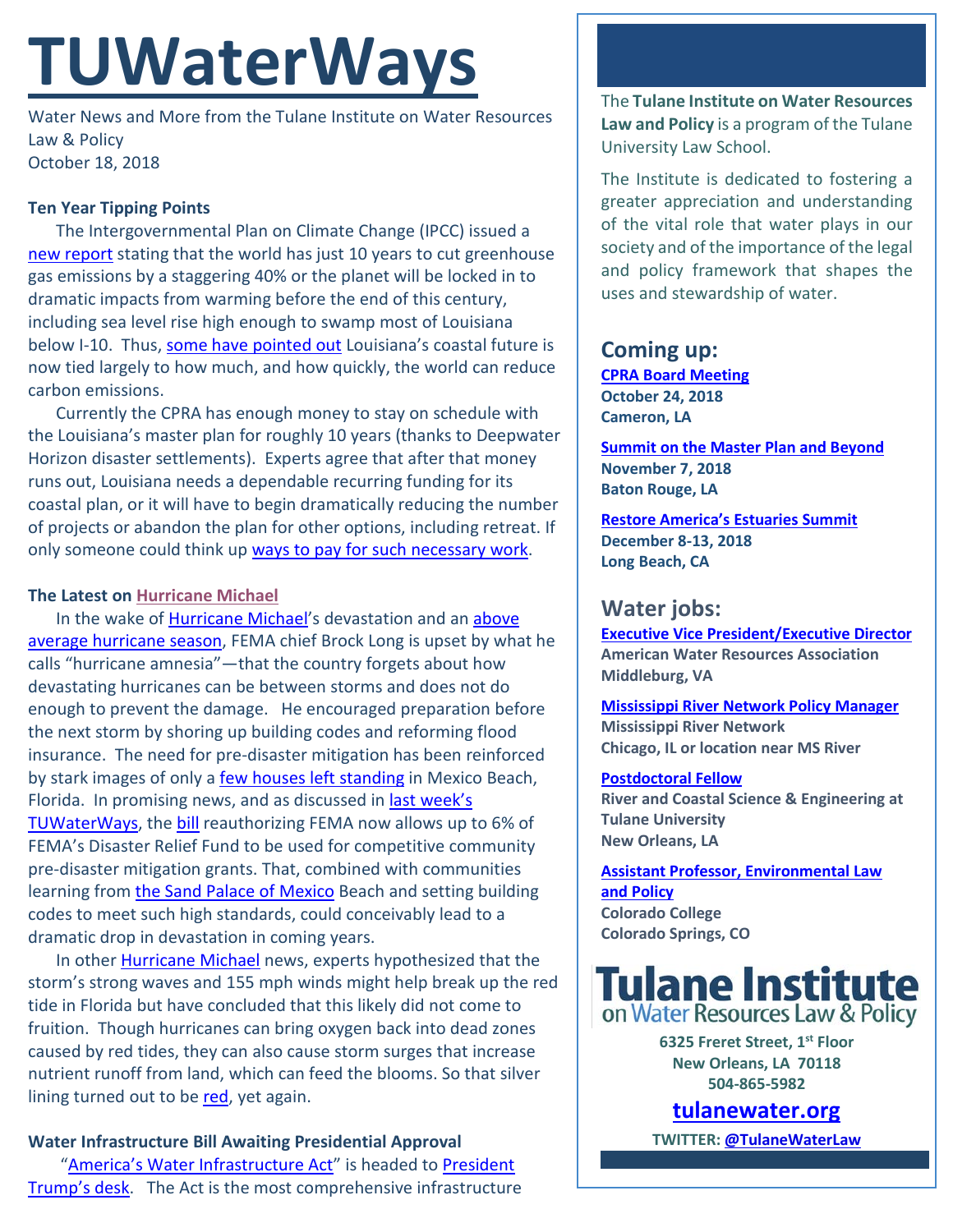legislation passed this Congress. It will authorize over \$6 billion in federal spending on ports, harbors, and waterways; approve funding for an EPA project that provides money to improve drinking water infrastructure at the state level; extend a federal program aimed at improving the drinking water in Flint, Michigan; and address the water needs of marginalized communities by requiring each regional EPA office to tap at least one employee as the point person for minority, tribal, and low-income communities (you hear that minority, tribal and lowincome communities? You'll have someone at the EPA whose job is to care about you, and you only have to share that one person with two to seven other states!). It also includes a provision that requires the government to prioritize low-income communities for lead testing programs. [Additionally, in uncharacteristic fashion,](https://media.makeameme.org/created/inefficient-this-is.jpg) it will [deauthorize spending on water projects that have been deemed inefficient.](https://media.makeameme.org/created/inefficient-this-is.jpg)

#### **Sea Level Rise Snippets** *Flooding Forecast*

In anticipation of [Election Day,](http://www.quickmeme.com/img/20/204e840441cbe3be643466215008e45b99aa327fc378484b620f30151fd3fbee.jpg) the [Union of Concerned Scientists](https://www.ucsusa.org/about-us#.W8dSBWhKgdU) has released an [interactive map,](https://ucsusa.maps.arcgis.com/apps/MapJournal/index.html?appid=b53e9dd7a85a44488466e1a38de87601) which identifies the number of homes at risk from chronic flooding over the coming decades due to sea level rise for every coastal Congressional district in the Lower 48. The map also details how much money these houses are collectively worth today; how many people live in them; and how much money the houses contribute to the local property tax base. If only it also identified homes that will be at risk of flooding from increased storm activity and at risk of wildfire due to increased drought intensity!

# *Susceptible Sites*

A new [study](https://www.nature.com/articles/s41467-018-06645-9) published in the journal *Nature Communications* has concluded that more than 90% (47 out of 49) of the Mediterranean region's World Heritage sites will be at risk from sea level rise and coastal erosion by the end of the century. The most vulnerable sites include [Venice;](https://www.cbsnews.com/news/rewind-parting-the-sea-with-venice-project-moses-60-minutes-flooding/) the Italian city of [Ferrara,](http://www.ferraraterraeacqua.it/en/news/10-reasons-to-visit-ferrara) which is a lasting testament to Renaissance culture and urban planning; the ancient [Basilica](http://www.basilicadiaquileia.it/en/basilica) in the Italian city of Aquileia; and the Lebanese city of [Tyre,](https://whc.unesco.org/en/list/299) which is an ancient Phoenician metropolis and cultural hub, sitting on a tiny peninsula jutting directly into the Mediterranean Sea. These are not unique to the Mediterranean: a [2014 study](http://iopscience.iop.org/article/10.1088/1748-9326/9/3/034001) found that about 19% of World Heritage sites around the world would be threatened by sea level rise with a temperature increase of 3 degrees Celsius (the warming expected under the current commitments to the Paris climate agreement), while another [2014 report](https://www.ucsusa.org/global_warming/science_and_impacts/impacts/national-landmarks-at-risk-from-climate-change.html#.W8d-s2hKgdV) focused on how U.S. national landmarks, such as Ellis Island and Cape Canaveral, might be affected by climate change impacts, including sea-level rise. The scientists behind the Mediterranean study are encouraging large-scale global climate action to avoid extreme climate scenarios and prevent as much additional risk to the World Heritage sites as possible. They also suggest that immediate adaptation measures are called for in many locations and that governments may want to consider the possibility o[f moving some sites on up to higher ground.](https://www.youtube.com/watch?v=L09qnRfZY-k)

## *Disobedient Del Mar*

 The council of Del Mar, a California coastal city, passed a resolution [rejecting potential "managed retreat"](https://www.eenews.net/climatewire/2018/10/17/stories/1060103499) overseen by the [California Coastal Commission](https://en.wikipedia.org/wiki/California_Coastal_Commission) and vowed to follow its own adaptation plan instead. The commission contends that rising waters will drown sandy beaches if sea walls in front of homes block the sand from moving inland. Thus, the commission has argued that removing oceanfront homes to save beaches from rising seas will preserve the beach for all residents. This battle of local versus state interests might seem familiar to Louisianians because it i[s playing out here too](https://www.theadvocate.com/new_orleans/news/environment/article_b4f3c592-5d3f-11e8-b286-0fb5aa7c854d.html) in terms of proposed Mississippi River diversion projects.

## **[Wild Wild West](https://www.youtube.com/watch?v=_zXKtfKnfT8)**

#### *Rio Grande Rift*

In a 2016 lawsuit filed by WildEarth Guardians, the group sought to have the Office of the State Engineer require the irrigation district that serves farmers throughout central New Mexico to prove the [beneficial use](https://www.aiche.org/ifs/resources/glossary/isws-water-glossary/beneficial-use-water) of the water from th[e Rio Grande](https://www.youtube.com/watch?v=aL94KYX5V_I) that it delivers under a decades-old permit. However, the district court judge recently ruled that it is within the state engineer's discretion to uphold the requirement for proof of beneficial use. In the midst of persisting [drought conditions,](https://droughtmonitor.unl.edu/CurrentMap.aspx) the environmentalists are [challenging that court ruling.](https://www.eenews.net/greenwire/2018/10/12/stories/1060102433)

#### *Colorado River Compromise*